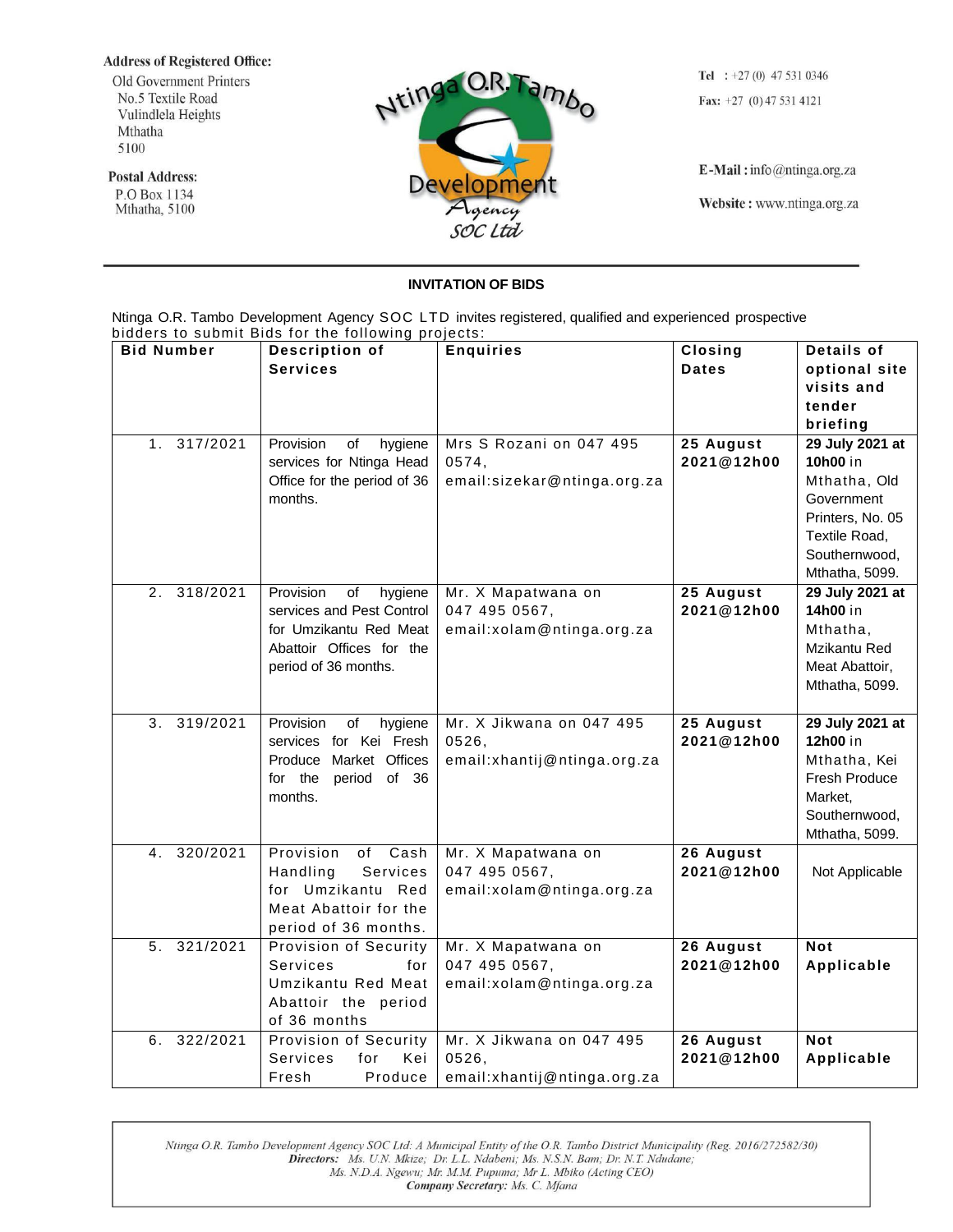| <b>Bid Number</b> | Description of<br><b>Services</b>                                                                                                                       | <b>Enquiries</b>                                                    | Closing<br><b>Dates</b> | Details of<br>optional site<br>visits and<br>tender<br>briefing |
|-------------------|---------------------------------------------------------------------------------------------------------------------------------------------------------|---------------------------------------------------------------------|-------------------------|-----------------------------------------------------------------|
|                   | Market for the period<br>of 36 months                                                                                                                   |                                                                     |                         |                                                                 |
| 7. 323/2021       | Provision<br>of Cash<br>Handling<br>Services<br>Fresh<br>Kei<br>for<br>Produce Market for<br>36<br>the period of<br>months.                             | Mr. X Jikwana on 047 495<br>0526,<br>email: xhantij@ntinga.org.za   | 26 August<br>2021@12h00 | <b>Not</b><br>Applicable                                        |
| 324/2021<br>8.    | <b>VET</b><br>Provision<br>of<br>Services<br>for<br>the<br>period of 36 months.                                                                         | Ms N Matatshi on 066 213<br>6382<br>Email: nontlahlam@ntinga.org.za | 27 August<br>2021@12h00 | <b>Not</b><br>Applicable                                        |
| 325/2021<br>9.    | Provision<br>of<br>Meat<br>Inspection<br>and<br>Classification<br>services<br>at<br>Umzikantu Red Meat<br>Abattoir<br>for<br>the<br>period of 36 months | Mr. X Mapatwana on<br>047 495 0567,<br>email:xolam@ntinga.org.za    | 27 August<br>2021@12h00 | <b>Not</b><br>Applicable                                        |
| 10.326/2021       | Provision<br>of<br>photocopier<br>and<br>printing machine for<br>period<br>of<br>36<br>the<br>months                                                    | Mrs S Rozani on 047 495<br>0574,<br>email:sizekar@ntinga.org.za     | 27 August<br>2021@12h00 | <b>Not</b><br>Applicable                                        |

The minimum specifications are detailed in a bid document. Bid documents will be available from the Supply Chain Management Office A8 or may be request by email and payment of a non-refundable fee of R200 (Two Hundred Rand) for each tender document (proof of payment need to be attached on each document). The documents will be available as from the 26 July 2021.

**The bids will be evaluated on the basis of the Preferential Procurement Policy Framework Act (Act No.5, 2000), and the regulations pertaining thereto (2017), as well as the Ntinga OR Tambo Development Agency SOC Ltd Supply Chain Management policy 80/20 preference point system will be used as per the NORTDA SCM policy. However, bidders will first be evaluated on Functionality or Pre-Qualification Criteria before being evaluated for price and BBBEE.** 

**For the following bids, pre-qualification criteria will apply and criteria it is detailed in the bid document:**

1. Provision of Cash Handling Services for Umzikantu Red Meat Abattoir for the period of 36 months, 2.Provision of Cash Handling Services for Kei Fresh Produce Market for the period of 36 months, 3.Provision of Security Services for Umzikantu Red Meat Abattoir the period of 36 months,4. Provision of Security Services for Kei Fresh Produce Market the period of 36 month,5. and Provision of VET Services for the period of 36 months.

**For the following bids Functionality criteria will apply, and a minimum of 70% need to be scored (the criteria is detailed in the bid document):**